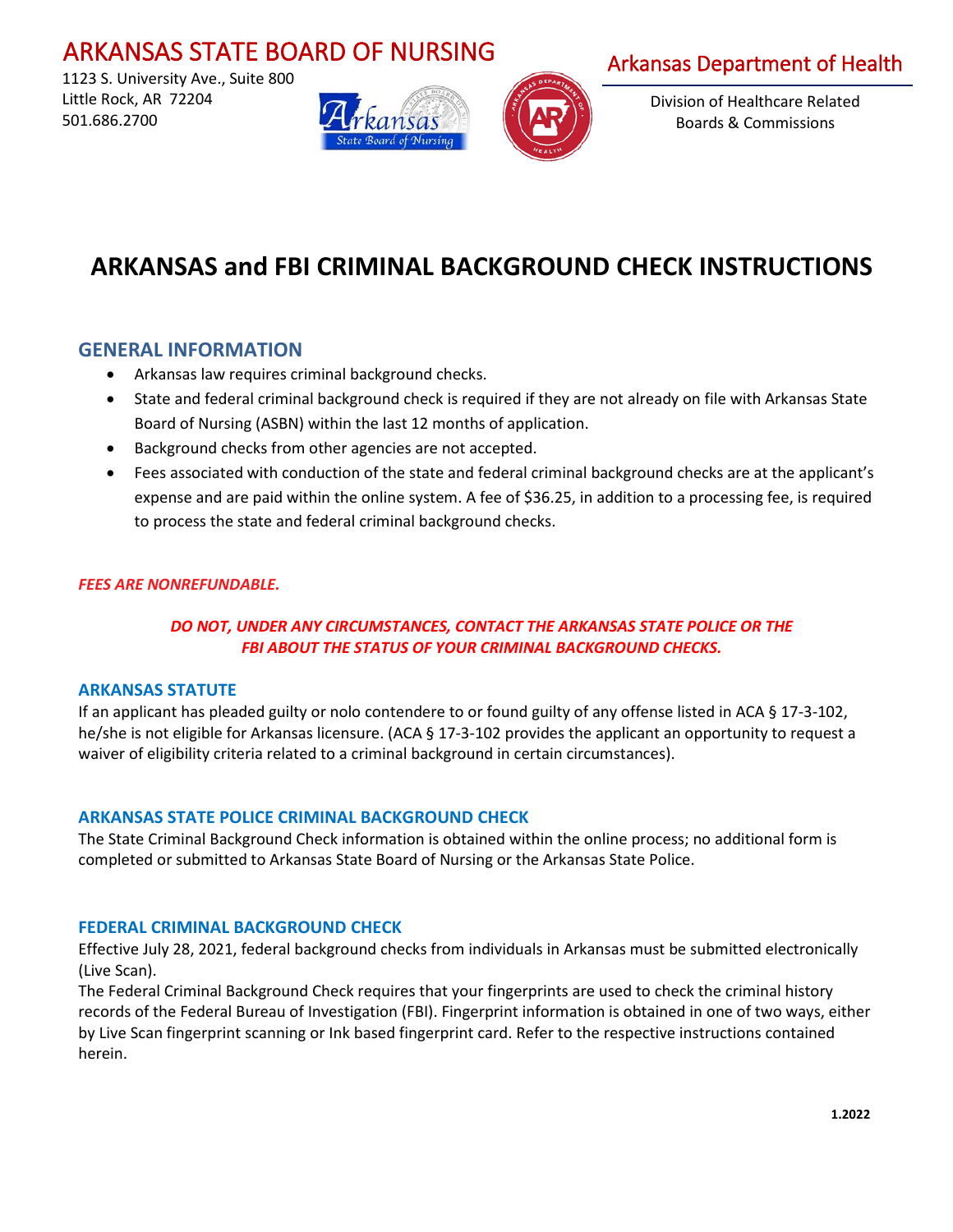## **Arkansas State Board of Nursing Federal Criminal Background Check Live Scan Fingerprint Scanning Instructions**

Live Scan is a vendor that can conduct digital scanning of fingerprints for Federal Criminal Background Checks. Obtaining fingerprints electronically (Live Scan) is mandatory. No fingerprint card is required.

#### **Arkansas Live Scan Information**

#### **CONTACT INFORMATION**

- 1. Website: <http://www.arkansaslivescan.com/>
- 2. Email: [Prints@ArkansasLiveScan.com](mailto:Prints@ArkansasLiveScan.com)
- 3. Phone: 888.292.4211 Dial Ext 6
- 4. Live Scan Administrator Direct Number: 479.459.6899

#### **Location Addresses**

- 1. 1402 Arapaho, Springdale, AR 72764 (Inside Farmers Insurance Building)
- 2. 1804 S. C St., Fort Smith, AR 72901
- 3. 3901 McCain Park Dr., Suite 110 North Little Rock, AR 72116
- 4. 216 Olive St., Room 212, Texarkana, AR 71854
- 5. 3405 One Place, Jonesboro, AR 72404
- 6. 485 N. Lee St., Hampton, AR 71744
- 7. 835 Central Ave., Suite 402A, Hot Springs, AR 71901
- 8. **The mobile unit is available for on-site testing**. Reserved for groups greater than 25 students, but requests can be handled on individual basis, so call. \*Depending upon customer needs and demand Arkansas Live Scan will accommodate request of service outside normal business hours when needed.

#### **INSTRUCTIONS**

To have fingerprints obtained via Live Scan note the following:

- **1. Submit application**
	- Licensure Examination or Endorsement applicants should submit an ASBN application through their nurse portal account. Pay the respective application and temporary permit (as applicable) fees.
- **2. Submit criminal background checks**
	- Licensure Examination or Endorsement applicants must submit request for criminal background checks (CBC) and pay associated fee through a separate system. Request CBC by accessin[g www.arsbn.org.](http://www.arsbn.org/) Click on the blue Criminal Background Checks box. Complete information. Print payment summary/receipt.
	- If an individual is not submitting an electronic licensure application, request completion of CBC as described above.
- **3. Obtain fingerprints**
	- Each applicant must take the Payment Summary form (reflecting payment of CBC fee) and photo ID to the site (**no fingerprint card is needed**).
	- There is an additional fee that each applicant pays to the Live Scan vendor when having a live scan conducted. **FEES ARE NONREFUNDABLE**
	- The applicant and fingerprint technician will complete a Harvester Fingerprint Form.
	- Live Scan vendor will electronically submit the Harvester Fingerprint Form to ASBN.
	- Live Scan vendor electronically submits fingerprints.

Applicants may check for any communications from ASBN by accessing the message center through their personal nurse portal account.

#### **End of Live Scan Fingerprint Scanning Instructions**

For additional information or to schedule an appointment, visit ArkansasLiveScan.com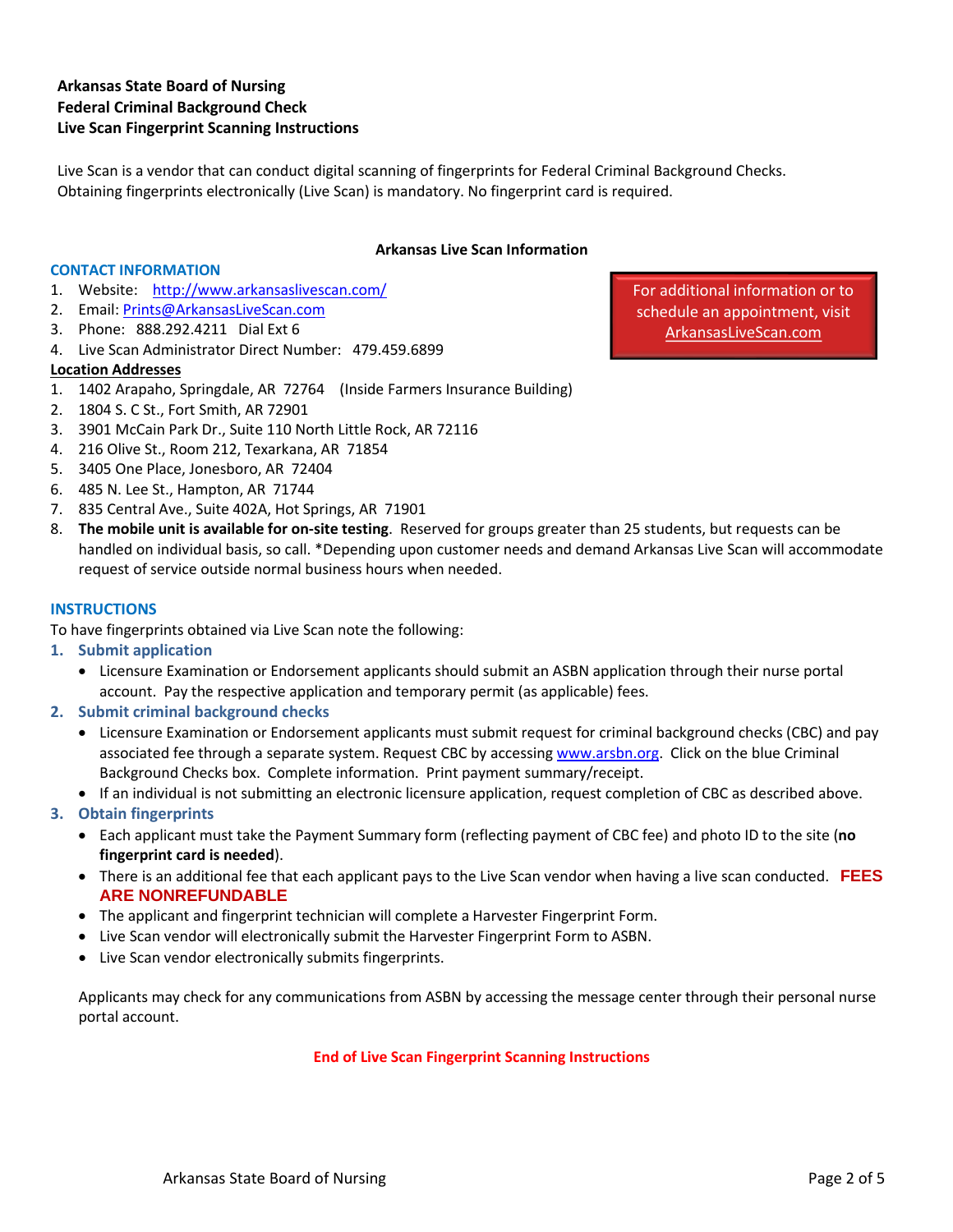### **Arkansas State Board of Nursing Federal Criminal Background Check Arkansas Ink Based Fingerprint Card Instructions for applicants who reside outside Arkansas.**

#### **INSTRUCTIONS**

Applicants that reside outside of Arkansas must submit the fingerprint card for the federal background check. Applicants may come to Arkansas to submit fingerprints electronically (Live Scan). To have your fingerprints obtained via the ink based option you **MUST** use the fingerprint card provided by the ASBN. Legibly complete the fingerprint card accurately and follow detailed instructions identified herein. An incomplete card will delay processing. ASBN typically receives results in 4 – 6 weeks; at times it may be longer*.* 

- **1. Submit application**
	- Licensure Examination or Endorsement applicants should submit an ASBN application through their nurse portal account. Pay the respective application and temporary permit (as applicable) fees and **print the payment summary**.

#### **2. Submit criminal background checks**

- Licensure Examination or Endorsement applicants must submit requ[est for criminal ba](http://www.arsbn.org/)ckground checks (CBC) and pay associated fee through a separate system. Request CBC by accessing www.arsbn.org. Click on the blue Criminal Background Checks box. Complete information. Print payment summary/receipt.
- If an individual is not submitting an electronic licensure application, request completion of CBC as described above.

## **3. Obtain the fingerprint card**

- Once you have submitted application and payment for Criminal Background Checks, ASBN will automatically mail you a pre-stamped fingerprint card if you are not an Arkansas resident.
- **DO NOT BEND OR FOLD THE FINGERPRINT CARD.**

### **4. Complete Fingerprint card**

- Legibly complete the fingerprint card accurately and follow instructions identified herein. An incomplete card will delay processing. BE SURE ALL BOXES ARE COMPLETED PER INSTRUCTIONS.
- The Fingerprint Card CANNOT be submitted before completion of the online application. There is a specific INA Search ID number that is made available to an applicant on the Payment Summary page.
- **The following boxes MUST be completed on the fingerprint card** (type or print, **black ink only**). Refer to example of completed fingerprint card.
- Last name, first name, middle name
- Signature of person fingerprinted
- Aliases (other names you have used, including nicknames, maiden name, other married names, etc.)
- ORI (should read: AR920430Z State Board of Nursing, Little Rock, AR)
- Date of birth (numeric month, numeric day, numeric year)
- Residence of person fingerprinted (street address or post office box, city, state, zip)
- Citizenship (i.e., United States, England, Philippines)
- Sex, race, height, weight, eyes (color), hair (color) Sex: M=Male; F=Female Race: A=Asian; W=White; B=Black; I=American Indian; U=Unknown; (If Hispanic use "W") Eyes: BLU=Blue; BRO=Brown; BLK=Black; GRY=Gray; GRN=Green; HAZ=Hazel; MAR=Maroon; PNK=Pink; XXX=Unknown Hair: BAL=Bald; BRO=Brown; SDY=Sandy; BLK=Black; GRY=Gray; WHI=White; BLN=Blond; RED=Red; XXX=Unknown
- Place of birth (city, state, or foreign country)
- Employer and address ("none" if you are unemployed)
- Reason fingerprinted ( Should read Arkansas State Board of Nursing ACA §17-87-312)
- Social Security number
- FBI Leave Blank: Print the INA Search ID number in the **upper right hand corner** of the fingerprint card.
- Leave all other spaces blank (OCA, MNU, MNU)
- If an individual is missing one or more fingers, a notation in the fingerprint block(s) indicating why a partial or missing image exists must be written in. Handwritten notations recommended for fingerprint submissions include: Amp (amputated), Ti-- Amp (tip amputated), Missing at Birth, Cut-off, Shot-off, Deformed and Missing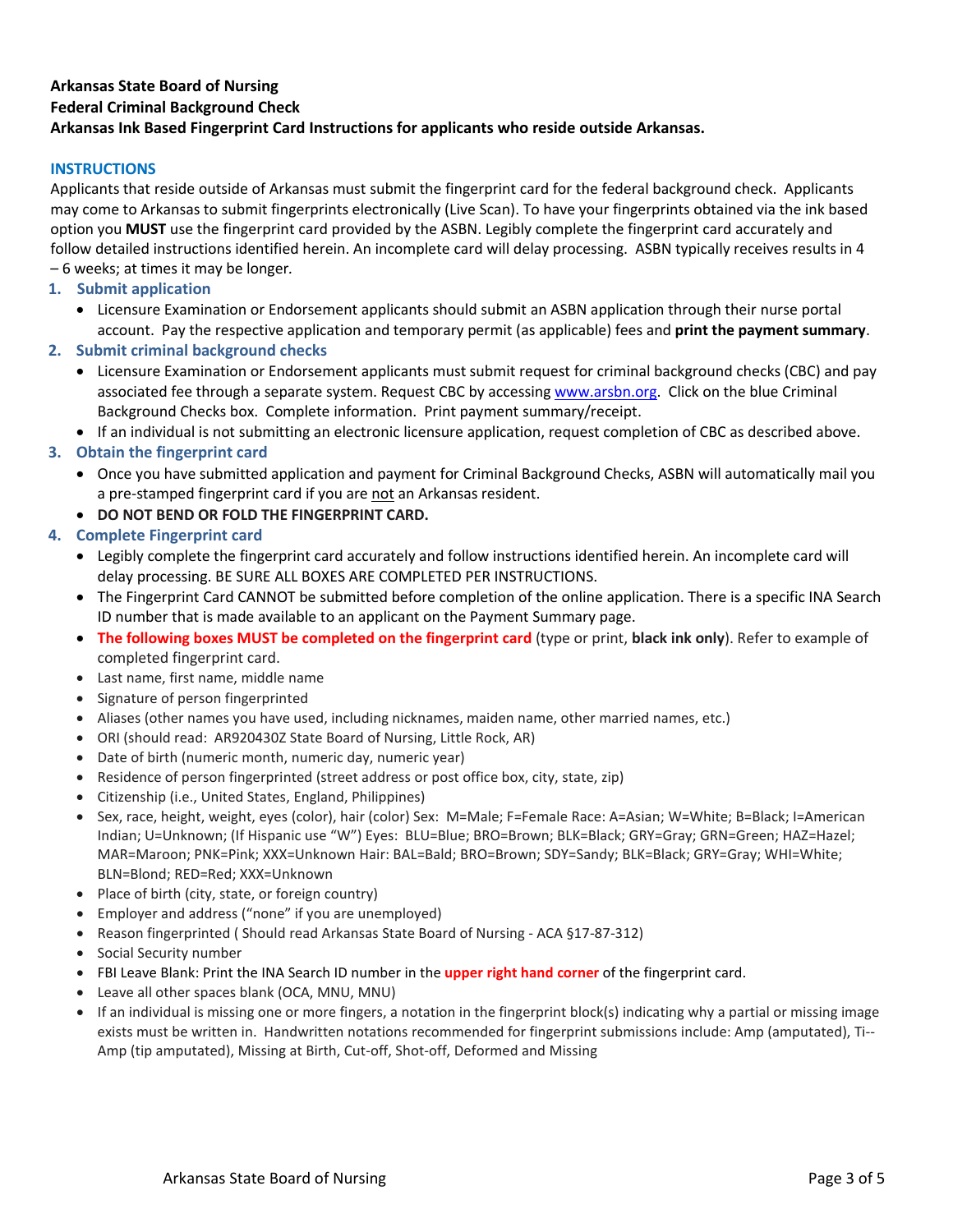### **Arkansas State Board of Nursing Federal Criminal Background Check Arkansas Ink Based Fingerprint Card Instructions for applicants who reside outside Arkansas**

#### **5. Obtain fingerprints**

- Prepare to have your fingerprints conducted by obtaining a 9 x 12 brown mailing envelope and the two-page Fingerprint Verification Form contained herein. Even if you are having your fingerprints conducted at the Arkansas State Police ID Bureau you will need the envelope and Fingerprint Verification Form.
- Have fingerprints obtained by properly trained personnel.
	- Local police or sheriff's department may provide this service. There may be a fee involved. **Note:** Remember you will need a 9 x 12 brown mailing envelope and the two-page Fingerprint Verification Form.
	- The Arkansas State Police ID Bureau in Little Rock on Geyer Springs Road at I-30 collects fingerprints without charge Monday - Friday, 8:00 a.m. - 4:30 p.m.
- Common errors that delay the processing of the FBI federal criminal background check fingerprint card include submission of an incomplete FBI fingerprint card and poor quality of fingerprints.
- **DO NOT BEND OR FOLD THE FINGERPRINT CARD.**
- The fingerprint technician and you will complete the Fingerprint Verification Form included herein.
	- Sign on page 2.
	- This form is still required if fingerprints are conducted at the Arkansas State Police.
	- Fingerprint technician places completed fingerprint card and Fingerprint Verification Form inside the 9 x 12 brown mailing envelope, seals the envelope, writes their name across the seal and returns the envelope to you.
	- Do not open the envelope.
- **6. Submit the Fingerprint Card**
	- Follow the instructions for mailing the fingerprint card to the **Arkansas State Board of Nursing** herein.
	- Mail the sealed envelope that contains the completed fingerprint card and Fingerprint Verification Form to:

#### **Arkansas State Board of Nursing, 1123 S. University, #800, Little Rock, AR 72204**

Note: Do **NOT** submit the Fingerprint card to the ASBN before completion of the online application. There is a specific Search ID number that is made available on the Payment Summary page from the Criminal Background Check system. Applicants may check for any communications from ASBN by accessing the message center in their nurse portal account.





**IMPORTANT: After submitting request for CBCs, print the Payment Summary page. It contains an INA Search ID number. Write the INA Search ID number in the designated area on the fingerprint card before mailing the card to the Arkansas State Board of Nursing. If the INA Search ID number is not written on the fingerprint card, it is likely that fingerprints will not be processed.** Print the INA Search ID number in the **upper right hand corner** of the fingerprint card in the box marked "FBI Leave Blank". The INA Search ID number is also located in the Arkansas GovPay Receipt that you received via email.

#### **End of Arkansas Ink Based Fingerprint Card Instructions**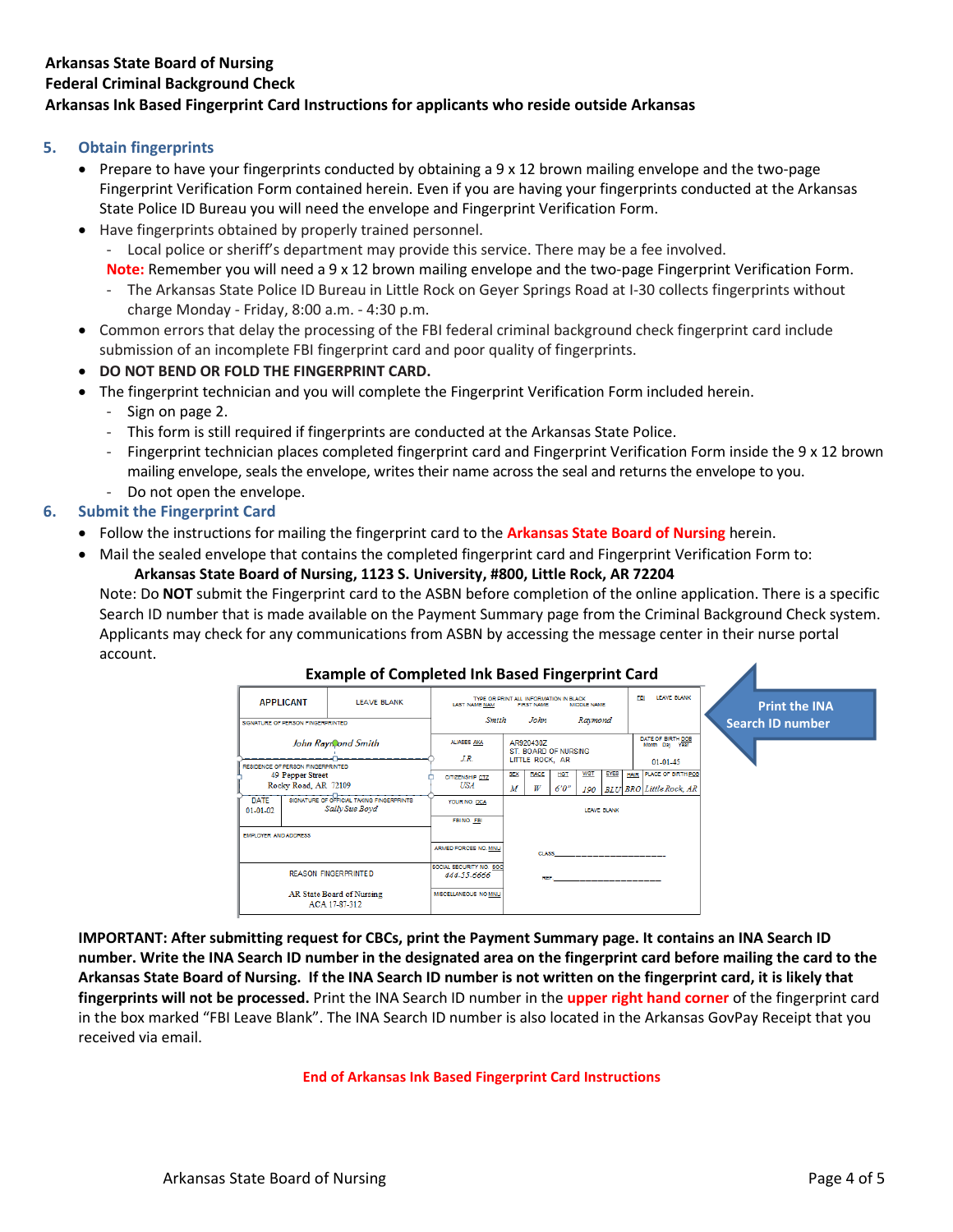# **RECORD CHALLENGE**

If you elect to challenge the accuracy of the criminal history record information, you may do so by contacting the respective agency below, and it must be done prior to issuance or reinstatement of license. Applicant privacy rights are included herein.

Applicants may challenge the accuracy of a criminal background report and/or obtain a copy as follows:

- a. To challenge the accuracy of a criminal background report: Send challenge to the agency that contributed the questioned information to the FBI. Alternatively, send challenge directly to the FBI by submitting a request via https://www.edo.cjis.gov. The FBI will then forward challenge to the agency that contributed the questioned information and request the agency to verify or correct the challenged entry. Upon receipt of an official communication from that agency, the FBI will make any necessary changes/corrections to your record in accordance with the information supplied by that agency. (See 28 CFR 16.30 through 16.34.)
- b. For a copy of an Arkansas criminal history record: Contact Arkansas Crime Information Center (ACIC) at 501.682.7444 or Arkansas State Police at 501.618.8000.
- c. For a copy of an FBI criminal history record: Submit fingerprints and a fee to the FBI. Information regarding this process may be obtained at https://www.fbi.gov/services/cjis/identity-history-summary-checks an[d https://www.edo.cjis.gov.](https://www.edo.cjis.gov/)

#### **FBI Privacy Act Statement**

Authority: The FBI's acquisition, preservation, and exchange of fingerprints and associated information is generally authorized under 28 U.S.C. 534. Depending on the nature of your application, supplemental authorities include Federal statutes, State statutes pursuant to Pub. L. 92-544, Presidential Executive Orders, and federal regulations. Providing your fingerprints and associated information is voluntary; however, failure to do so may affect completion or approval of your application.

Principal Purpose: Certain determinations, such as employment, licensing, and security clearances, may be predicated on fingerprint-based background checks. Your fingerprints and associated information/biometrics may be provided to the employing, investigating, or otherwise responsible agency, and/or the FBI for the purpose of comparing your fingerprints to other fingerprints in the FBI's Next Generation Identification (NGI) system or its successor systems (including civil, criminal, and latent fingerprint repositories) or other available records of the employing, investigating, or otherwise responsible agency. The FBI may retain your fingerprints and associated information/biometrics in NGI after the completion of this application and, while retained, your fingerprints may continue to be compared against other fingerprints submitted to or retained by NGI.

Routine Uses: During the processing of this application and for as long thereafter as your fingerprints and associated information/biometrics are retained in NGI, your information may be disclosed pursuant to your consent, and may be disclosed without your consent as permitted by the Privacy Act of 1974 and all applicable Routine Uses as may be published at any time in the Federal Register, including the Routine Uses for the NGI system and the FBI's Blanket Routine Uses. Routine uses include, but are not limited to, disclosures to: employing, governmental or authorized nongovernmental agencies responsible for employment, contracting, licensing, security clearances, and other suitability determinations; local, state, tribal, or federal law enforcement agencies; criminal justice agencies; and agencies responsible for national security or public safety.

As of 03/30/2018

Note: This privacy act statement is located on the back of the FD-258 fingerprint card.

#### **Arkansas Authorization**

The Arkansas State Board of Nursing (ASBN)has statutory Authority for Criminal History Record Information for specific purposes as identified via The *Arkansas Nurse Practice Act* Subchapter 3, Section 17-87-309; Subchapter 3, Section 17-87- 312, Criminal Background Checks & the ASBN *Rules* Chapter 2, Section V; and A.C.A. § 17-3-102.

The Federal Criminal Background Check requires that your fingerprints are used to check the criminal history records of the Federal Bureau of Investigation (FBI). Your fingerprints and associated information will not be disseminated outside the receiving department, related agency, or other authorized entity.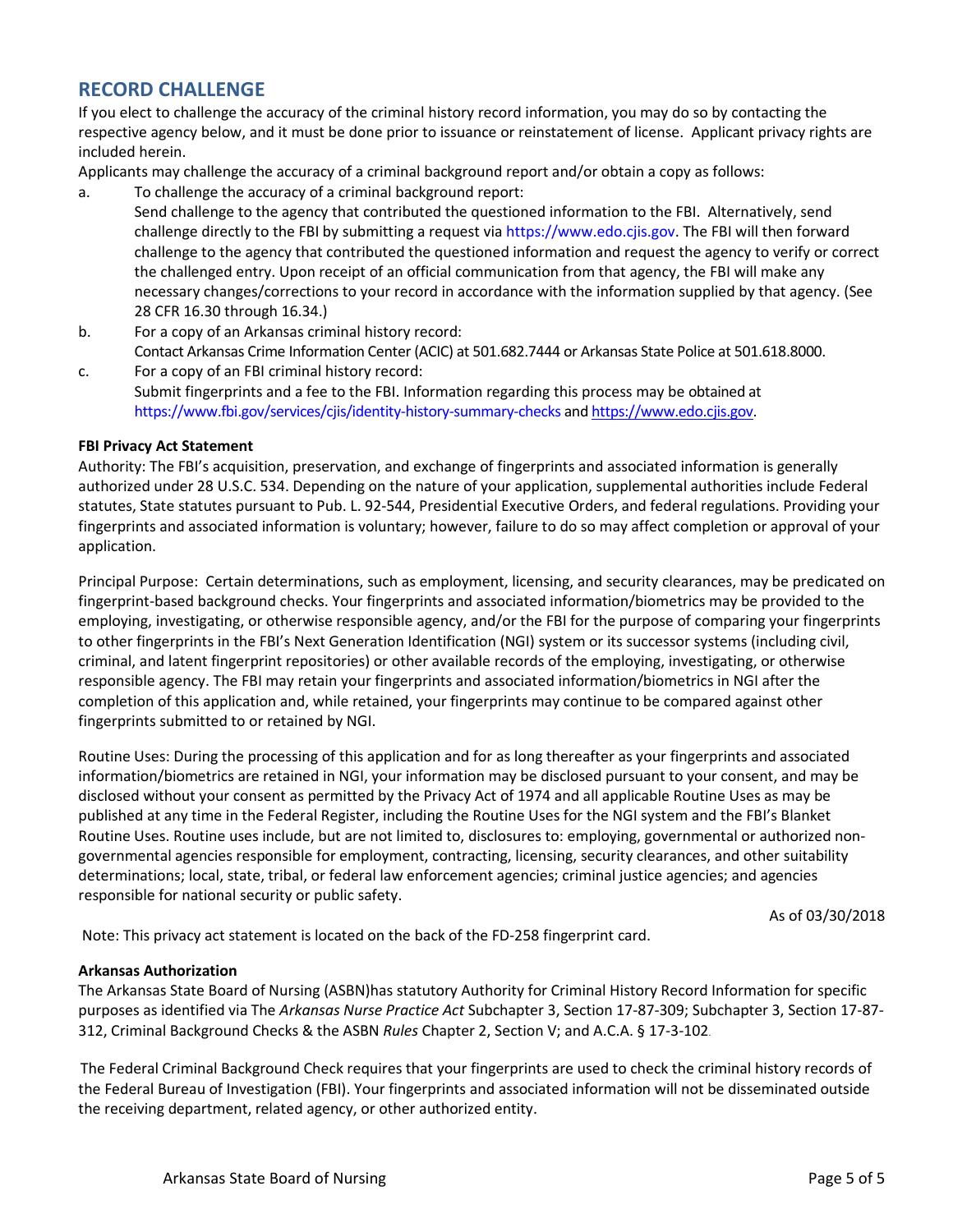# **FINGERPRINT VERIFICATION FORM**

## **ATTENTION: Fingerprint Technician**

Please follow the instructions below for fingerprinting this applicant.

- 1. Please fill out or ensure that the applicant has filled out the required boxes on the fingerprint card prior to taking the fingerprints.
- 2. Request a valid, unexpired government-issued photo ID from the applicant and compare the physical descriptors on the applicant's photo ID to the applicant and to the information on the fingerprint card.
- 3. Fill out the information in the boxes below. Please print clearly.
- 4. Once the prints have been taken, place the fingerprint card and this form into the envelope and seal it. Please write your name or identification across the edge of the seal. Return the sealed envelope to the applicant. *Do not give the applicant the card without first sealing it inside the envelope.*

| I. Fingerprint reason                                                                                                             |                                 |                                           |              |
|-----------------------------------------------------------------------------------------------------------------------------------|---------------------------------|-------------------------------------------|--------------|
| 1. Requestor/Agency ID                                                                                                            | 2. Agency Name                  |                                           |              |
| 17-87-312                                                                                                                         | Arkansas State Board of Nursing |                                           |              |
| II. Application information: Type or clearly print answers to all fields before going to be fingerprinted.                        |                                 |                                           |              |
| 1a. Last Name                                                                                                                     | 1b. First Name                  | 1c. Middle Initial                        | 1d. Suffix   |
| 2. Any Alternative Names, Last Names Or Aliases (optional)                                                                        |                                 |                                           |              |
| 3. Date of Birth                                                                                                                  |                                 | 4. Social Security Number (optional)      |              |
| 5. Driver License State                                                                                                           |                                 | 6. Driver License Number                  |              |
| 7. Address                                                                                                                        |                                 |                                           |              |
| 8. City                                                                                                                           |                                 | 9. State                                  | 10. Zip code |
| III. Technician Information: Type or clearly print answers to all fields at the fingerprinting site.                              |                                 |                                           |              |
| 1. Date printed                                                                                                                   |                                 | 2. Name of Fingerprint Technician (print) |              |
| 3. Fingerprint Technician's Agency/Company Name                                                                                   |                                 | 4. Fingerprint Technician Signature       |              |
| 5. Type of photo ID provided (check one):<br>□ Driver's License/MVD Issued ID<br>$\Box$ Other (please specify)<br>$\Box$ Passport |                                 |                                           |              |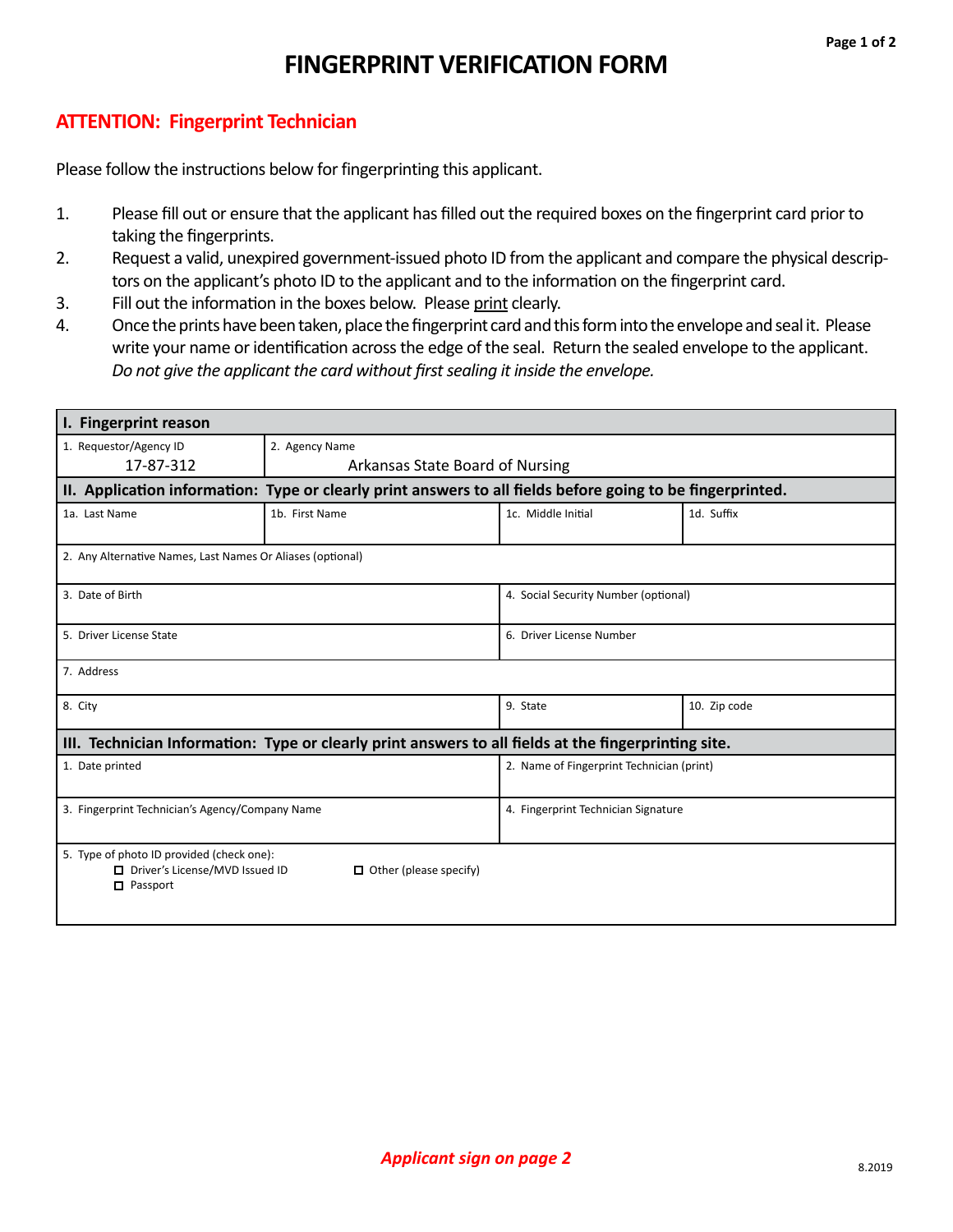I understand that my personal information and fingerprints submitted by agency are used to search against criminal identification records from both Arkansas Crime Information Center (ACIC) and Federal Bureau of Investigation (FBI). I hereby authorize the release of any records to the person or agency listed above.

I further understand ACIC and the FBI may also retain the submitted information and fingerprints as permitted by the Privacy Act of 1974, 5 USC § 552a, for routine uses beyond the principal purpose listed above.

Applicant Signature\_\_\_\_\_\_\_\_\_\_\_\_\_\_\_\_\_\_\_\_\_\_\_\_\_\_\_\_\_\_\_ Date\_\_\_\_\_\_\_\_\_\_\_\_\_\_\_\_\_\_\_\_\_\_\_\_\_\_\_\_

28 CFR § 16.30 through 16.34 - Procedure to obtain change, correction, or updating of identification records.

If, after viewing his/her identification record, the subject thereof believes that it is incorrect or incomplete in any respect and wish changes, corrections, or updating of the alleged deficiency, he/she should make application directly to the agency which contributed the questioned information. The subject of a record may also direct his/her challenge as to the accuracy or completeness of any entry on his/her record to the FBI, Criminal Justice Information Service (CJIS) Division, and ATTN: SCU, Mod. D2, 1000 Custer Hollow Road, Clarksburg, WV 26306. The FBI will then forward the challenge to the agency which submitted the data requesting that agency to verify or correct the challenged entry. Upon the receipt of an official communication directly from the agency which contributed the original information, the FBI CJIS Division will make any changes necessary in accordance with the information supplied by that agency.

\*\*Ensure that the correct fingerprinting reason code and agency ID are used.